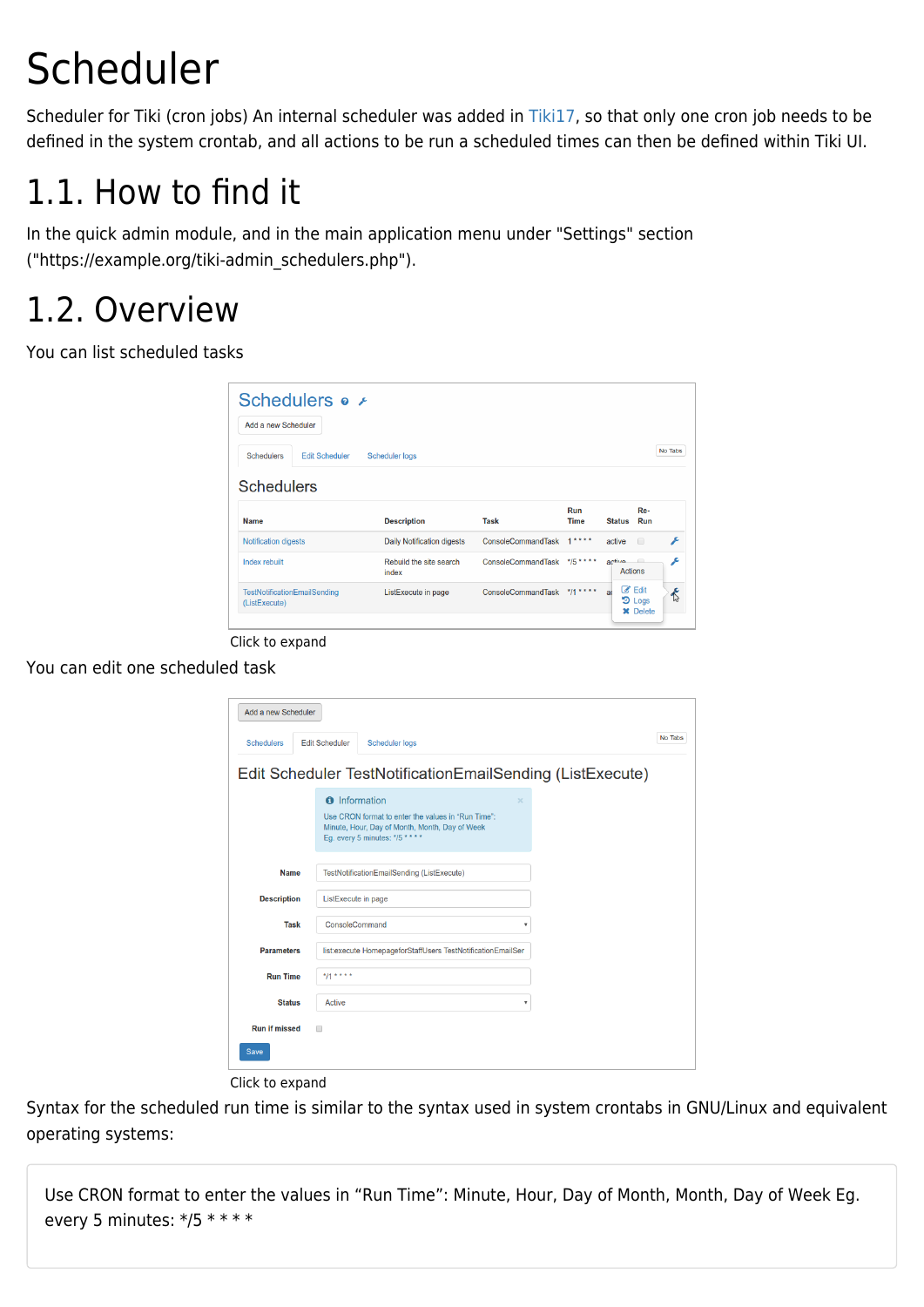See <https://en.wikipedia.org/wiki/Cron> for details on Cron formats. For example:

| * * * * * |  |                  |                                                               |                 |  |
|-----------|--|------------------|---------------------------------------------------------------|-----------------|--|
| 11111     |  |                  |                                                               |                 |  |
| 11111     |  |                  |                                                               |                 |  |
|           |  |                  | $ $       +---- Day of the Week (range: 1-7, 1 = Monday)      |                 |  |
|           |  |                  | $\vert \vert$ $\vert$ +------ Month of the Year (range: 1-12) |                 |  |
|           |  |                  | $ $   $ $ +-------- Day of the Month (range: 1-31)            |                 |  |
|           |  | +---------- Hour |                                                               | $(range: 0-23)$ |  |
|           |  |                  | +------------ Minute                                          | $(range: 0-59)$ |  |
|           |  |                  |                                                               |                 |  |

### To set master cron job Manually

The master cron job must be run quite frequently to check if Tiki Scheduler must launch another operation.

Here are some examples (adjust to your server path and use case)

```
To run every minute
      * * * * * php /var/www/html/console.php scheduler:run
To run every 30 minutes
```
\*/30 \* \* \* \* php /var/www/html/console.php scheduler:run

### Via Tiki Manager

[Manager](https://doc.tiki.org/Manager) See instance:setup-scheduler-cron

#### Samples

#### Rebuild the Unified-Index with log

Using the Tiki Scheduler and a [Console](https://doc.tiki.org/Console) command, once you have set your master Cron Job (see above) you can automatically rebuild your [Unified Index](https://doc.tiki.org/Search-and-List-from-Unified-Index) to assure your Tiki freshness. In this sample we also generate logs so we can investigate in case there were an issue.